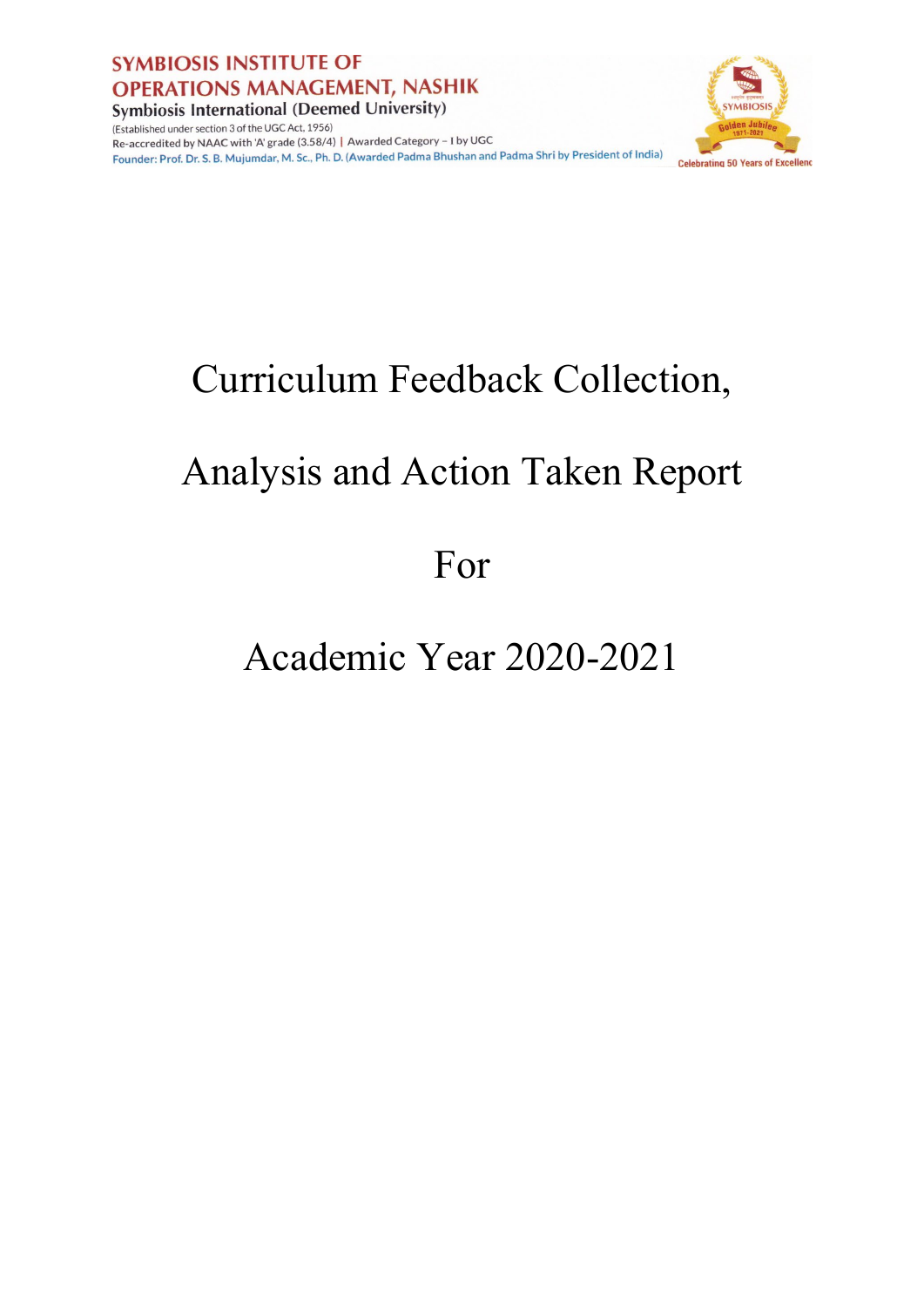

**TYMBIOSIS Celebrating 50 Years of Excellenc** 

(Established under section 3 of the UGC Act, 1956) (Established under section 3 of the OGC ACC, 1936)<br>Re-accredited by NAAC with 'A' grade (3.58/4) | Awarded Category – I by UGC Founder: Prof. Dr. S. B. Mujumdar, M. Sc., Ph. D. (Awarded Padma Bhushan and Padma Shri by President of India)

## **Action taken report for Academic Year 2020-2021**

| Sr.            | <b>Particulars / Action Point</b>                                                                                                                                                                                   | <b>Action Taken</b>                                                                                                                                                                                                 |
|----------------|---------------------------------------------------------------------------------------------------------------------------------------------------------------------------------------------------------------------|---------------------------------------------------------------------------------------------------------------------------------------------------------------------------------------------------------------------|
| N <sub>0</sub> |                                                                                                                                                                                                                     |                                                                                                                                                                                                                     |
| $\mathbf{1}$   | Course on Employee Related Law has<br>overlap of content with Legal Aspect<br>of Business course                                                                                                                    | Employee Related Law is an<br>elective course while Legal<br>Aspect of Business is a core<br>course, and hence there might be a<br>minor overlapping of the syllabus.                                               |
| $\overline{2}$ | The course on Business<br>Transformation and Organizational<br>Turnaround to be shifted in the<br>semester -3 (or any time before the<br>placement of Full time employment<br>season starts for the batch)          | This course has been shifted to the<br>3rd semester for MBA 2020-2022                                                                                                                                               |
| 3              | Since the mode of teaching was on<br>virtual mode, the course of Financial<br>Management syllabus was covered by<br>playing videos through MS Teams<br>platforms. Moreover we didn't get<br>access to those videos. | The faculty was communicated<br>about the concern. Online / Video<br>content which would be covered<br>during the session and it should be<br>included in the course plan for<br>better visibility to the students. |
| $\overline{4}$ | Course on Management Accounting for<br>Operations Managers can be included in<br>the Program structure.                                                                                                             | being<br>for<br>Course<br>created<br>submission to Program review<br>committee                                                                                                                                      |
| 5              | Few faculty member recommended that<br>any new course/topic<br>for Business<br>Transformation<br>and<br>Organizational<br>Warehouse<br>Turnaround<br>and<br>management to be added in the program<br>structure      | Transformation<br><b>Business</b><br>and<br>Organizational<br>Turnaround<br>introduced in Semester III<br>of<br>MBA 2020-22 and Warehouse<br>management introduced<br>in<br>Semester II of MBA 2020-22              |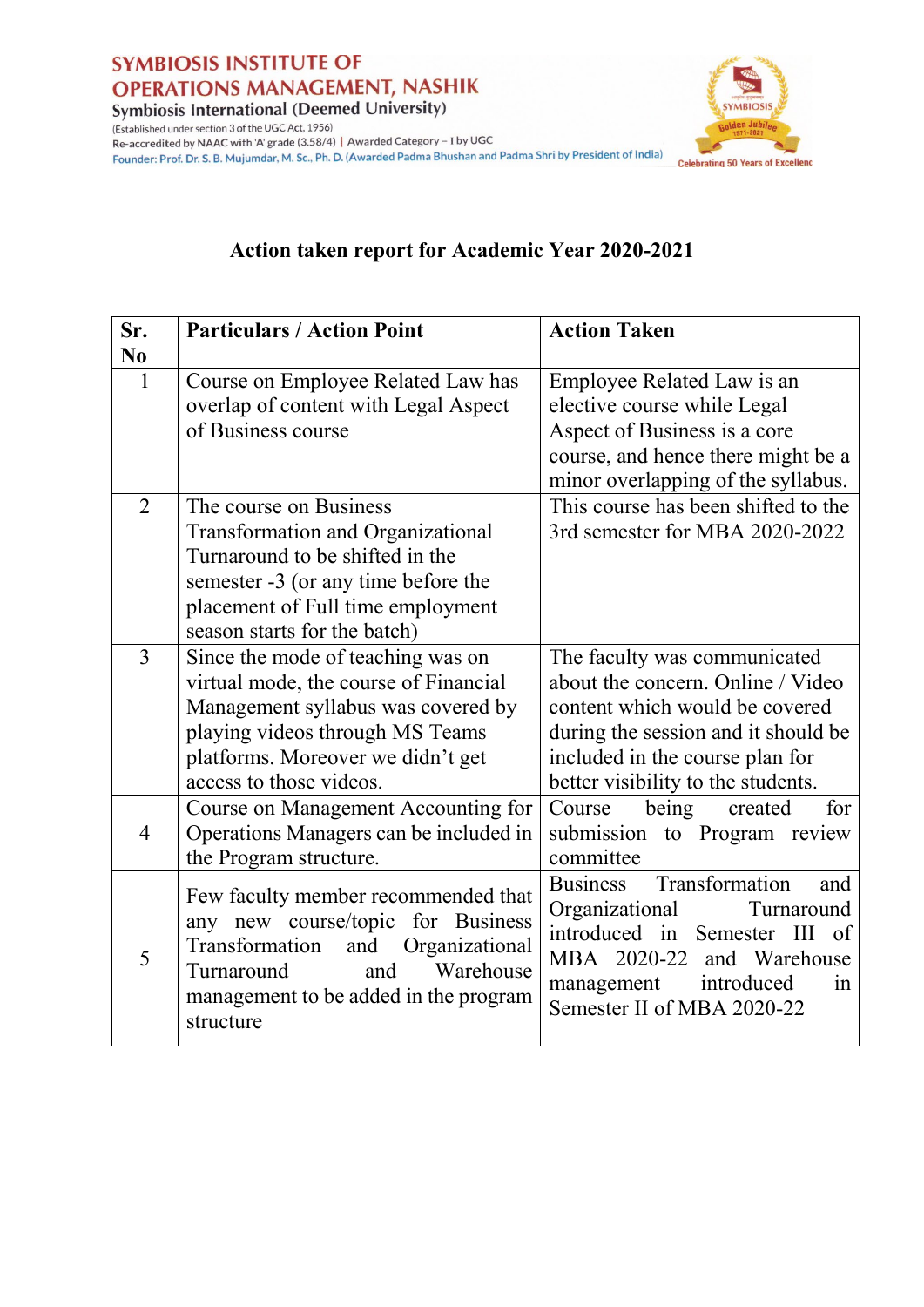



(Established under section 3 of the UGC Act, 1956) Re-accredited by NAAC with 'A' grade (3.58/4) | Awarded Category - I by UGC Founder: Prof. Dr. S. B. Mujumdar, M. Sc., Ph. D. (Awarded Padma Bhushan and Padma Shri by President of India)

# **Detailed Feedback Analysis and Review for Academic Year 2020-2021**

| <b>Sn</b> | <b>Stakeholder</b> | <b>Number of Respondents</b> |
|-----------|--------------------|------------------------------|
| 01        | Students           |                              |
| 02        | Teacher            | 14                           |
| 03        | Alumni             | 08                           |
| 04        | Employer/Industry  | 02                           |
| 05        | Parents            | 10                           |

|                         | Name of the Institute: Symbiosis Institute Of Operations Management, Nashik                                         |                   |                |                |                 |                             |  |
|-------------------------|---------------------------------------------------------------------------------------------------------------------|-------------------|----------------|----------------|-----------------|-----------------------------|--|
|                         | Name of the Program: MBA[Operations Management]                                                                     |                   |                |                |                 |                             |  |
|                         | <b>Students Feedback for design and review of syllabus</b>                                                          |                   |                |                |                 |                             |  |
|                         | <b>Academic Year: 2020-2021</b>                                                                                     |                   |                |                |                 |                             |  |
| curriculum              | Institute have taken feedback from LMS system to understand the curriculum ratings and other aspects of the         |                   |                |                |                 |                             |  |
|                         | No. of Respondents (Outgoing Students Feedback) : 11                                                                |                   |                |                |                 |                             |  |
|                         | Feedback rating: Strongly Agree, Agree, Neutral, Disagree, Strongly Disagree                                        |                   |                |                |                 |                             |  |
| Sr.No.                  | Question                                                                                                            | Strongly<br>Agree | Agree          | Neutral        | <b>Disagree</b> | Strongly<br><b>Disagree</b> |  |
| $\mathbf{1}$            | The course was overlapping with the courses taught<br>earlier / during the semester. If Agree, Name such<br>courses |                   |                | 3              | 5               | 3                           |  |
| $\overline{2}$          | I was informed about our expected competencies,<br>course outcomes (CO) and programme<br>outcomes(PO)*              | 3                 | 6              | $\overline{2}$ |                 |                             |  |
| $\overline{3}$          | The curriculum is relevant to and provides for<br>flexibility to meet my learning needs                             | 3                 | 6              | $\overline{2}$ |                 |                             |  |
| $\overline{\mathbf{4}}$ | Adequate co-curricular learning opportunities are<br>provided to me to support the curricular learning              | 3                 | 6              | $\overline{2}$ |                 |                             |  |
| 5                       | The course is relevant to the industry requirements.                                                                | 3                 | $\overline{7}$ | $\overline{2}$ |                 |                             |  |
| 6                       | The number of hours allocated to the course are<br>adequate.                                                        | 3                 | 6              | $\overline{2}$ |                 |                             |  |
| $\overline{7}$          | The faculty used the different pedagogies such as<br>Case studies, Role play, Industry visit, Presentation<br>etc.  | 3                 | 6              | $\overline{2}$ |                 |                             |  |

P.A. Ratma Dr. Ratna Paluri Dr. Katha Paluri<br>Deputy Director<br>Symbiosis Institute of<br>Operations Management<br>Nashik - 422008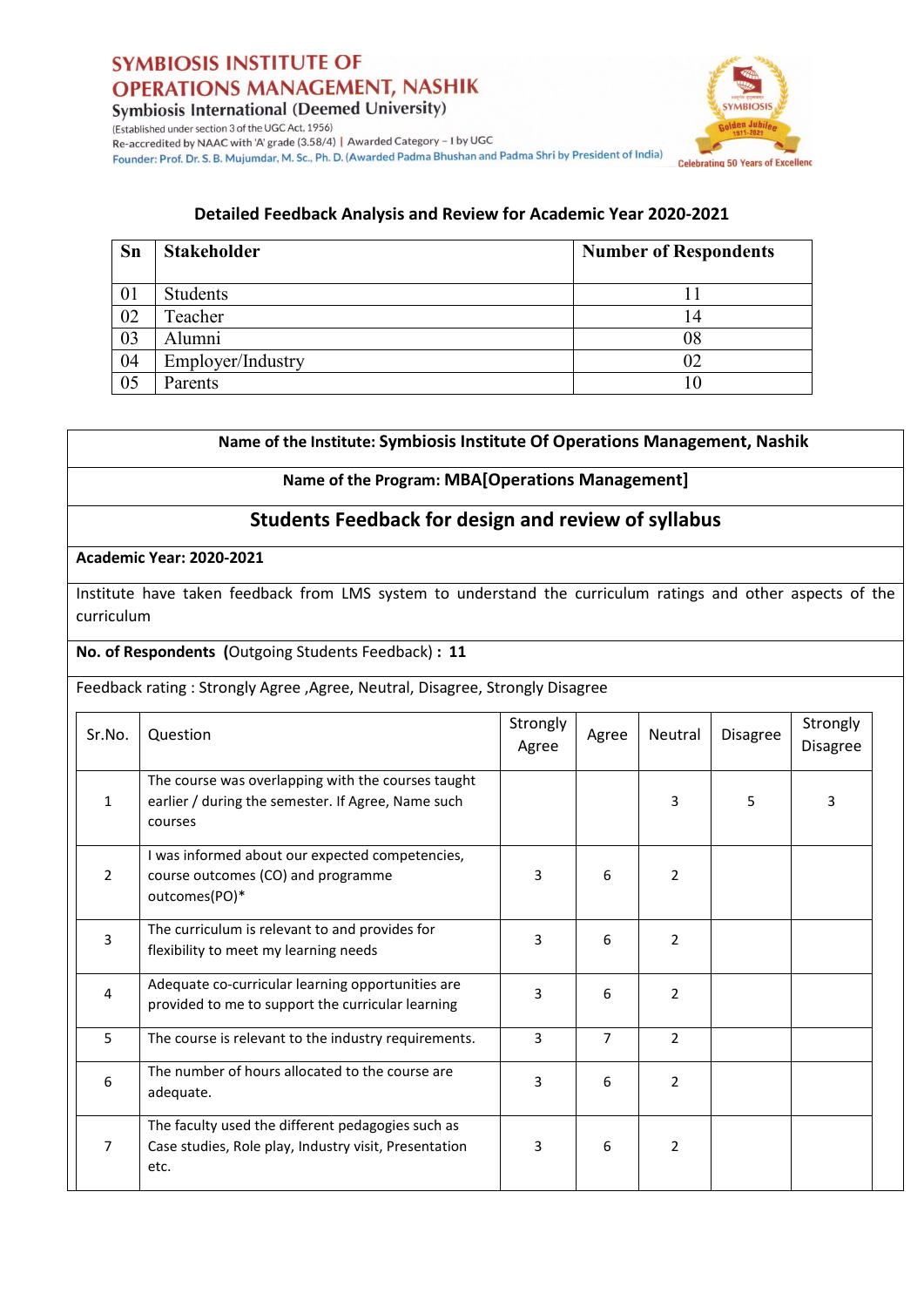# **SYMBIOSIS INSTITUTE OF OPERATIONS MANAGEMENT, NASHIK**

Symbiosis International (Deemed University)



(Established under section 3 of the UGC Act, 1956) Re-accredited by NAAC with 'A' grade (3.58/4) | Awarded Category – I by UGC<br>Re-accredited by NAAC with 'A' grade (3.58/4) | Awarded Category – I by UGC<br>Founder: Prof. Dr. S. B. Mujumdar, M. Sc., Ph. D. (Awarded Padma Bhush

|   | POUTUCE, PTOI, DI, J, D, Mujumuar, M, J, M, D, M, Mar aga Paama Dinaman Anno |   | <b>Celebrating 50 Years of Excellenc</b> |  |
|---|------------------------------------------------------------------------------|---|------------------------------------------|--|
| 8 | My performance in internal evaluation was discussed<br>with me.              | h |                                          |  |
| q | Rate the faculty teaching the course.                                        |   |                                          |  |
|   |                                                                              |   |                                          |  |

#### **Analysis of data in percentage and chart - Students Feedback**

| Sr.No.         | Question                                                                                                               | <b>Strongly</b><br>Agree | <b>Agree</b> | <b>Neutral</b> | <b>Disagree</b> | <b>Strongly</b><br><b>Disagree</b> |
|----------------|------------------------------------------------------------------------------------------------------------------------|--------------------------|--------------|----------------|-----------------|------------------------------------|
| $\mathbf{1}$   | The course was overlapping with the<br>courses taught earlier / during the<br>semester. If Agree, Name such<br>courses | 0%                       | 0%           | 27%            | 45%             | 27%                                |
| $\overline{2}$ | I was informed about our expected<br>competencies, course outcomes (CO)<br>and programme outcomes(PO)*                 | 27%                      | 55%          | 18%            | 0%              | 0%                                 |
| 3              | The curriculum is relevant to and<br>provides for flexibility to meet my<br>learning needs                             | 27%                      | 55%          | 18%            | 0%              | 0%                                 |
| $\overline{4}$ | Adequate co-curricular learning<br>opportunities are provided to me to<br>support the curricular learning              | 27%                      | 55%          | 18%            | 0%              | 0%                                 |
| 5              | The course is relevant to the industry<br>requirements.                                                                | 27%                      | 64%          | 18%            | 0%              | 0%                                 |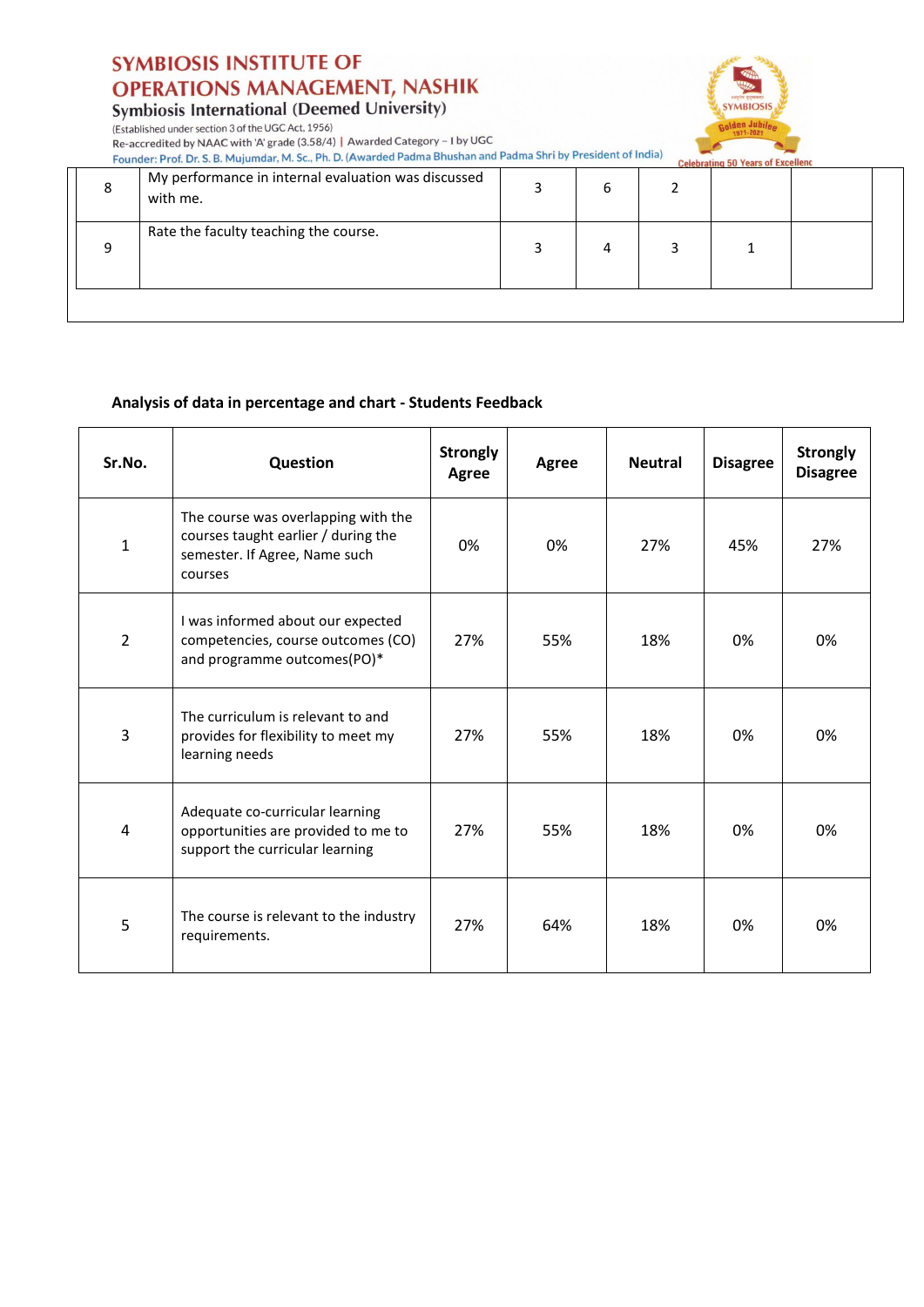(Established under section 3 of the UGC Act, 1956)



Re-accredited by NAAC with 'A' grade (3.58/4) | Awarded Category - I by UGC Founder: Prof. Dr. S. B. Mujumdar, M. Sc., Ph. D. (Awarded Padma Bhushan and Padma Shri by President of India)

#### **Students feedback Chart**



P.A. Ratma Dr. Ratna Paluri **Deputy Director** Symbiosis Institute of **Operations Management** Nashik-422008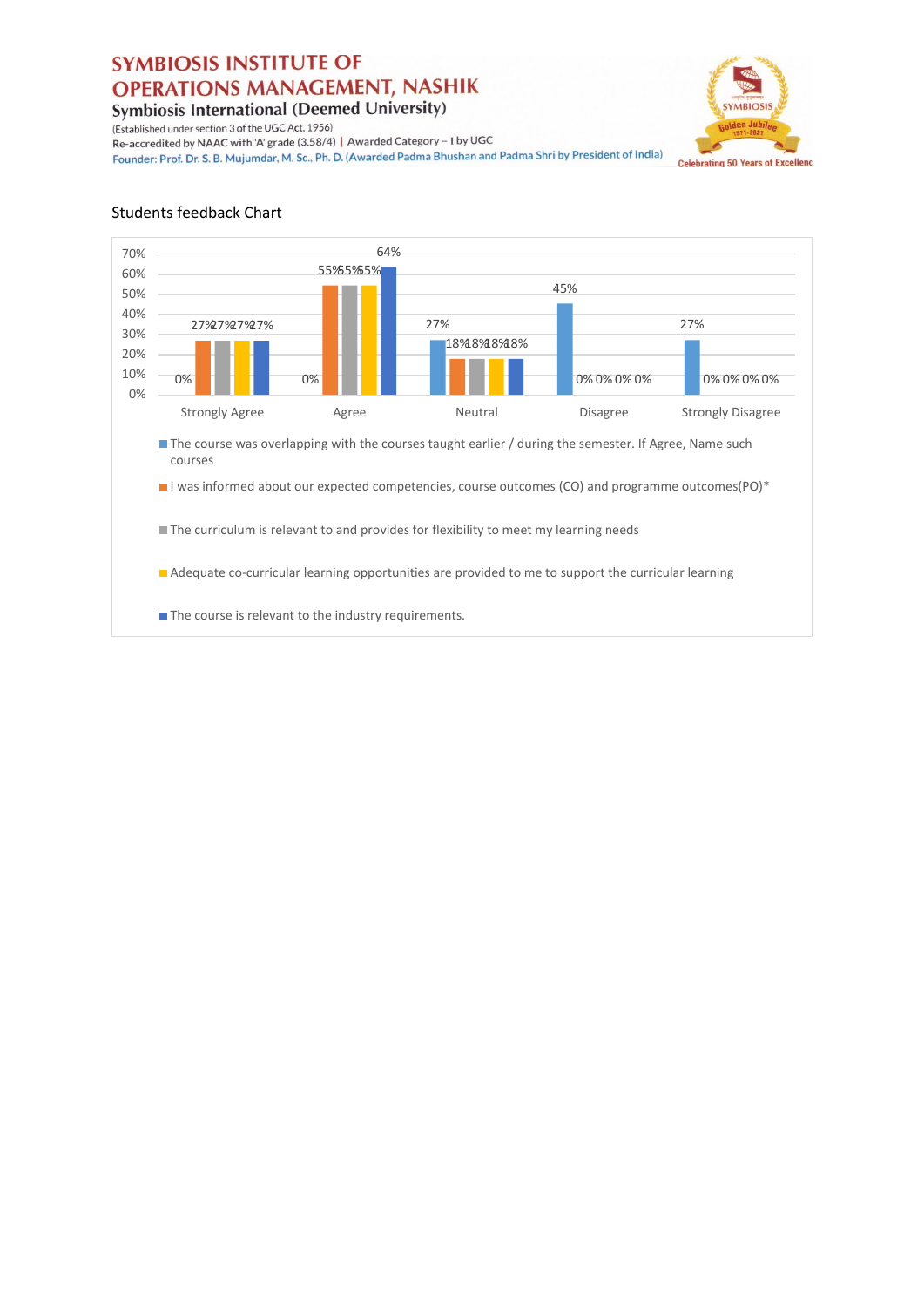

Re-accredited by NAAC with 'A' grade (3.58/4) | Awarded Category - I by UGC Founder: Prof. Dr. S. B. Mujumdar, M. Sc., Ph. D. (Awarded Padma Bhushan and Padma Shri by President of India) rating 50 Years

#### **Name of the Institute:** Symbiosis Institute Of Operations Management, Nashik

**TYMBIOSE** 

#### **Name of the Program: MBA[Operations Management]**

### **Teachers Feedback for design and review of syllabus**

#### **Academic Year: 2020-2021**

Institute have taken feedback from LMS system to understand the curriculum ratings and other aspects of the

curriculum

#### **No. of Respondents : 14**

Feedback rating Strongly Agree, Agree, Neutral, Disagree, Strongly Disagree

| Sr.<br>No.     | Question                                                                                                                                     | <b>Strongly</b><br>Agree | Agree | <b>Neutral</b> | <b>Disagree</b> | <b>Strongly</b><br><b>Disagree</b> |
|----------------|----------------------------------------------------------------------------------------------------------------------------------------------|--------------------------|-------|----------------|-----------------|------------------------------------|
| 1              | I am given enough freedom to contribute my<br>ideas on curriculum design and development.                                                    | 7                        | 6     | 1              |                 |                                    |
| $\mathfrak{p}$ | The faculty members/teachers are supported<br>with adequate learning resources.                                                              | 11                       | 3     |                |                 |                                    |
| $\overline{3}$ | The faculty members/teachers are encouraged<br>to establish linkages with Industry.                                                          | 9                        | 4     | 1              |                 |                                    |
| 4              | The syllabus is relevant and adequate in terms<br>of scope, depth, and choice to help develop<br>the required competencies amongst students. | 10                       | 3     | 1              |                 |                                    |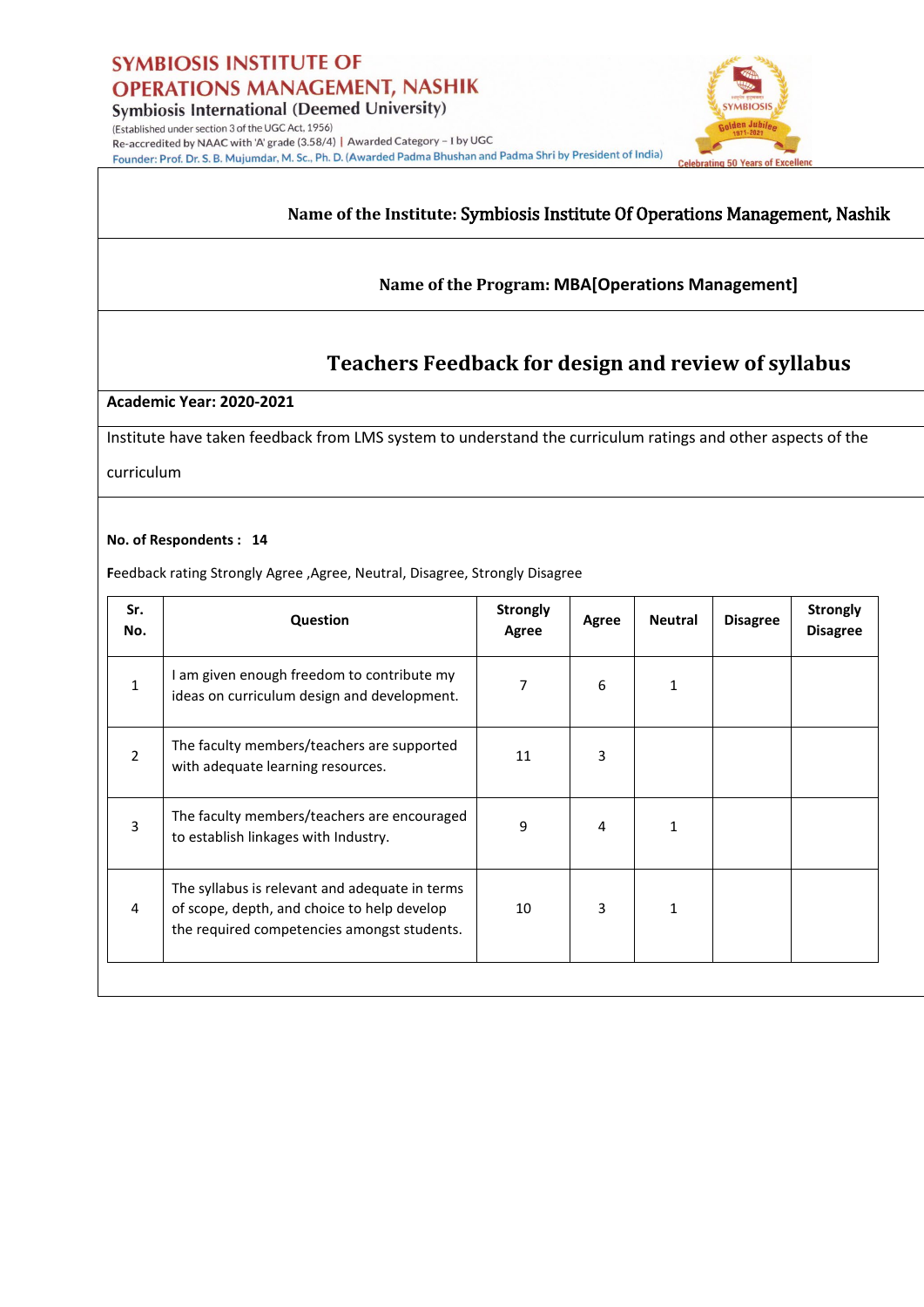(Established under section 3 of the UGC Act, 1956)



Re-accredited by NAAC with 'A' grade (3.58/4) | Awarded Category - I by UGC Founder: Prof. Dr. S. B. Mujumdar, M. Sc., Ph. D. (Awarded Padma Bhushan and Padma Shri by President of India)

### **Analysis of data in percentage and chart - Teacher feedback**

| Sr.No.         | <b>Question</b>                                                                                                                                 | <b>Strongly</b><br>Agree | Agree | <b>Neutral</b> | <b>Disagree</b> | <b>Strongly</b><br><b>Disagree</b> |
|----------------|-------------------------------------------------------------------------------------------------------------------------------------------------|--------------------------|-------|----------------|-----------------|------------------------------------|
| 1              | I am given enough freedom to<br>contribute my ideas on curriculum<br>design and development.                                                    | 50%                      | 43%   | 7%             |                 |                                    |
| $\overline{2}$ | The faculty members/teachers are<br>supported with adequate learning<br>resources.                                                              | 79%                      | 21%   | 0%             |                 |                                    |
| 3              | The faculty members/teachers are<br>encouraged to establish linkages with<br>Industry.                                                          | 64%                      | 29%   | 7%             |                 |                                    |
| 4              | The syllabus is relevant and adequate<br>in terms of scope, depth, and choice to<br>help develop the required<br>competencies amongst students. | 71%                      | 21%   | 7%             |                 |                                    |



The syllabus is relevant and adequate in terms of scope, depth, and choice to help develop the required competencies amongst students.

Teacher feedback chart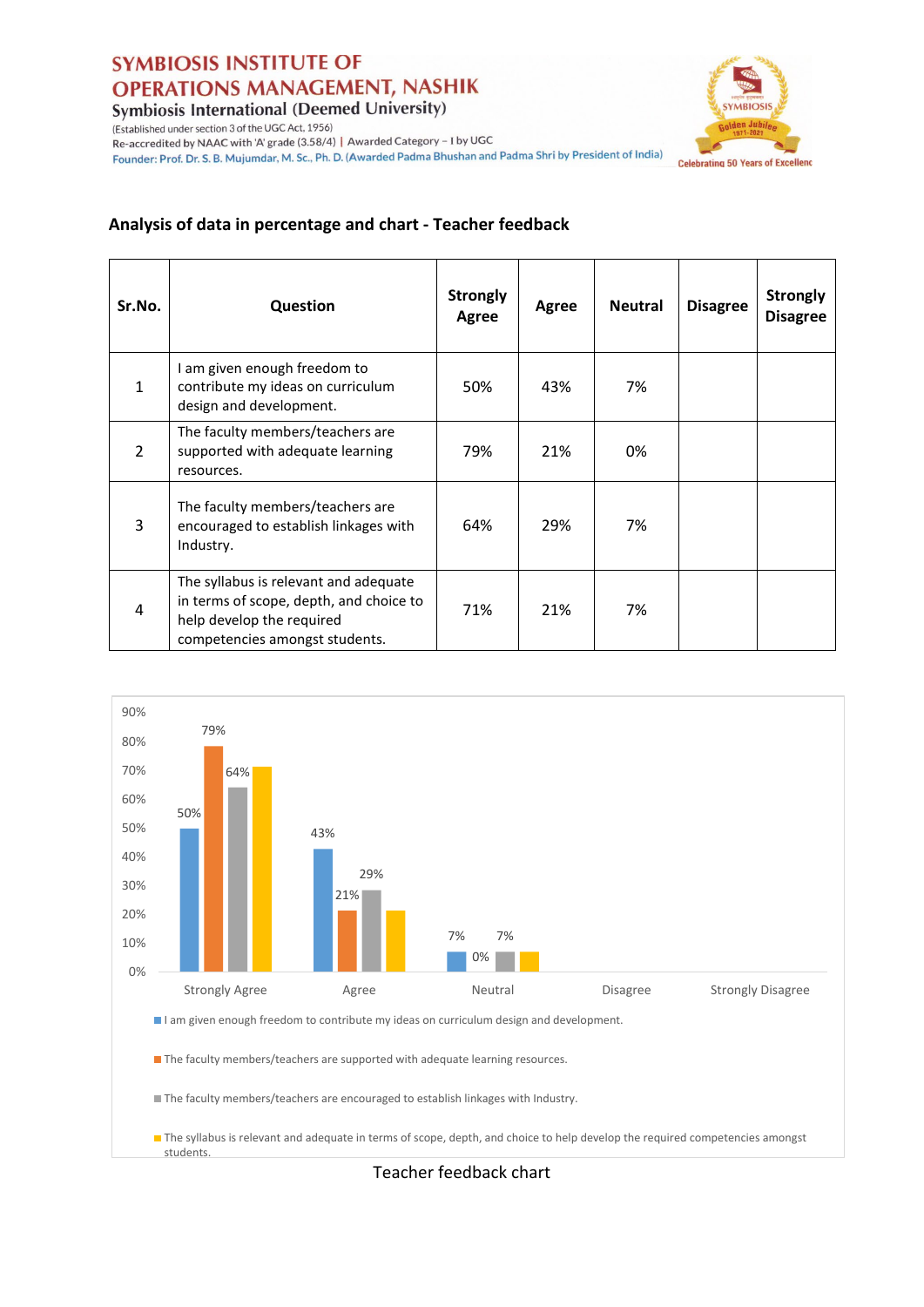



(Established under section 3 of the UGC Act, 1956) Re-accredited by NAAC with 'A' grade (3.58/4) | Awarded Category - I by UGC Founder: Prof. Dr. S. B. Mujumdar, M. Sc., Ph. D. (Awarded Padma Bhushan and Padma Shri by President of India)

### **Name of the Institute:** Symbiosis Institute Of Operations Management, Nashik

**Name of the Program: MBA[Operations Management]**

## **Alumni Feedback for design and review of syllabus**

**Academic Year: 2020-2021**

Institute have taken feedback from LMS system to understand the curriculum ratings and other aspects of the curriculum

**No. of Respondents : 8**

Feedback rating : Strongly Agree, Agree, Neutral, Disagree, Strongly Disagree

| S.No.          | Question                                                                                                       | <b>Strongly</b><br>Agree | <b>Agree</b>   | <b>Neutral</b> | <b>Disagree</b> | <b>Strongly</b><br><b>Disagree</b> |
|----------------|----------------------------------------------------------------------------------------------------------------|--------------------------|----------------|----------------|-----------------|------------------------------------|
| $\mathbf{1}$   | The institute curriculum has prepared me<br>adequately for the job roles, I have handled<br>and been handling. | $\overline{2}$           | 5              |                | 1               |                                    |
| $\overline{2}$ | The curriculum of the program is well<br>designed and promotes learning experience<br>of the students.         | 5                        | 3              |                |                 |                                    |
| $\overline{3}$ | The courses offered in the Institute have<br>relevance to societal needs and employment<br>potential.          | 4                        | $\overline{4}$ |                |                 |                                    |
| 4              | The institute encourages contribution from<br>Alumni in curriculum and student<br>development.                 | 3                        | 4              | $\mathbf{1}$   |                 |                                    |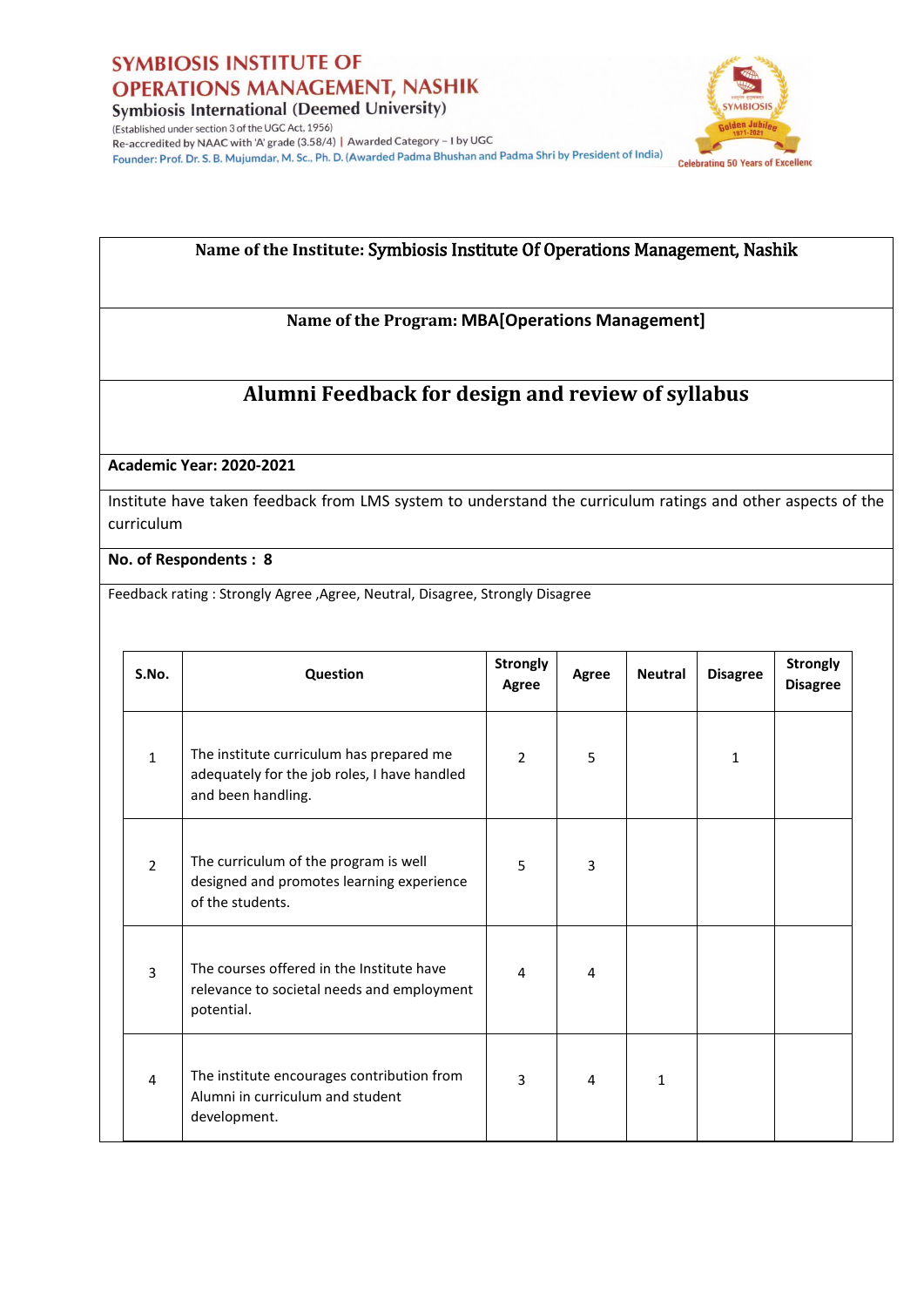(Established under section 3 of the UGC Act, 1956)

**YMBIOSIS Celebrating 50 Years of Excellence** 

Re-accredited by NAAC with 'A' grade (3.58/4) | Awarded Category - I by UGC Founder: Prof. Dr. S. B. Mujumdar, M. Sc., Ph. D. (Awarded Padma Bhushan and Padma Shri by President of India)

#### Analysis of data in percentage and chart - alumni feedback

| Sr.No.         | <b>Question</b>                                                                                                   | <b>Strongly</b><br>Agree | Agree | <b>Neutral</b> | <b>Disagree</b> | <b>Strongly</b><br><b>Disagree</b> |
|----------------|-------------------------------------------------------------------------------------------------------------------|--------------------------|-------|----------------|-----------------|------------------------------------|
| 1              | The institute curriculum has<br>prepared me adequately for the job<br>roles, I have handled and been<br>handling. | 25%                      | 63%   |                | 13%             |                                    |
| $\overline{2}$ | The curriculum of the program is<br>well designed and promotes<br>learning experience of the students.            | 63%                      | 38%   |                |                 |                                    |
| 3              | The courses offered in the Institute<br>have relevance to societal needs<br>and employment potential.             | 50%                      | 50%   |                |                 |                                    |
| 4              | The institute encourages<br>contribution from Alumni in<br>curriculum and student<br>development.                 | 38%                      | 50%   | 13%            |                 |                                    |



Alumni feedback Chart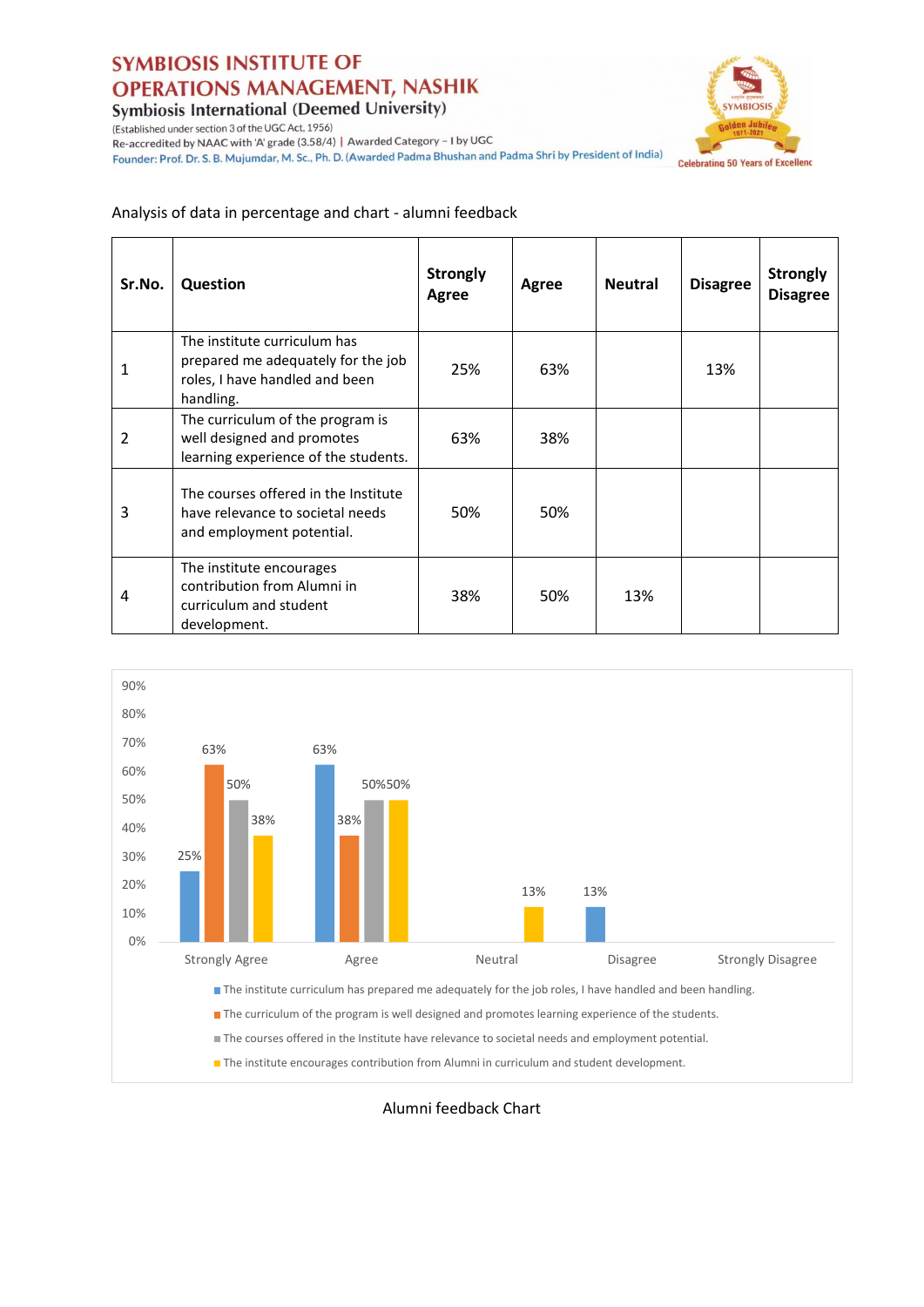

**Symbiosis International (Deemed University)** (Established under section 3 of the UGC Act, 1956)

Re-accredited by NAAC with 'A' grade (3.58/4) | Awarded Category - I by UGC Founder: Prof. Dr. S. B. Mujumdar, M. Sc., Ph. D. (Awarded Padma Bhushan and Padma Shri by President of India)



### **Name of the Institute:** Symbiosis Institute Of Operations Management, Nashik

#### **Name of the Program: MBA[Operations Management]**

## **Employers Feedback for design and review of syllabus**

**Academic Year: 2020-2021**

Institute taken feedback from LMS system to understand the curriculum ratings and other aspects of the curriculum

**No. of Respondents : 02** 

Feedback rating Strongly Agree, Agree, Neutral, Disagree, Strongly Disagree

| Sr.No.         | Question                                                                                                                          | <b>Strongly</b><br>Agree | Agree          | <b>Neutral</b> | <b>Disagree</b> | <b>Strongly</b><br><b>Disagree</b> |
|----------------|-----------------------------------------------------------------------------------------------------------------------------------|--------------------------|----------------|----------------|-----------------|------------------------------------|
| 1              | The curriculum has a good blend of theory<br>and practical aspects                                                                |                          | 2              |                |                 |                                    |
| $\overline{2}$ | The students of the programme are<br>adequately trained in terms of knowledge,<br>skills and values                               |                          | $\overline{2}$ |                |                 |                                    |
| 3              | The students of the programme<br>demonstrates the ability to learn new things<br>quickly, to adapt, to the dynamic<br>environment |                          | $\overline{2}$ |                |                 |                                    |
| 4              | The courses offered in the Institute have<br>relevance to societal needs and employment<br>potential.                             |                          | 2              |                |                 |                                    |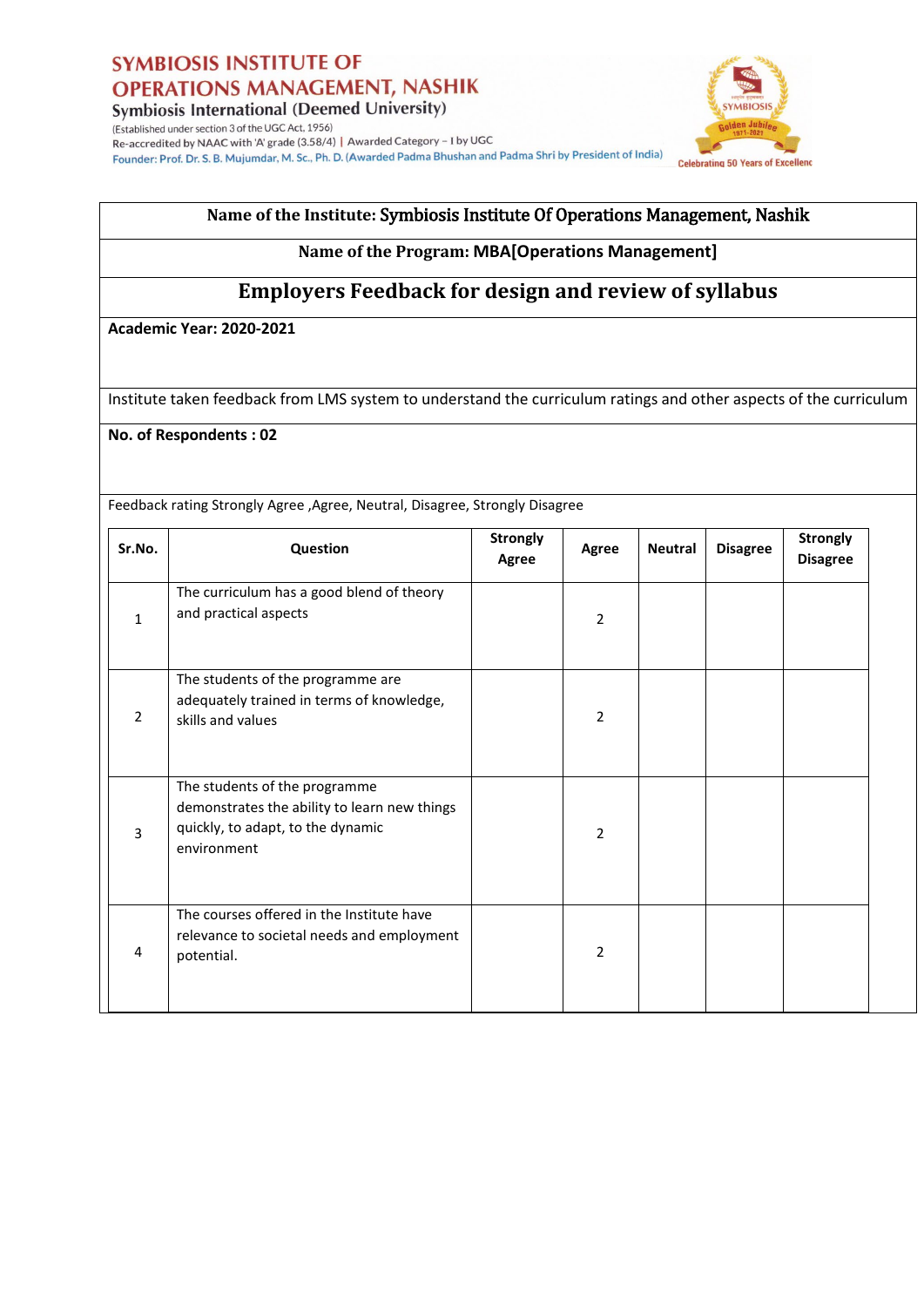(Established under section 3 of the UGC Act, 1956)



Re-accredited by NAAC with 'A' grade (3.58/4) | Awarded Category - I by UGC Founder: Prof. Dr. S. B. Mujumdar, M. Sc., Ph. D. (Awarded Padma Bhushan and Padma Shri by President of India)

#### Analysis of data in percentage and chart - Industry/Employer feedback

| Sr.No.         | <b>Question</b>                                                                                                                   | <b>Strongly</b><br>Agree | Agree | <b>Neutral</b> | <b>Disagree</b> | <b>Strongly</b><br><b>Disagree</b> |
|----------------|-----------------------------------------------------------------------------------------------------------------------------------|--------------------------|-------|----------------|-----------------|------------------------------------|
| 1              | The curriculum has a good blend of<br>theory and practical aspects                                                                |                          | 100%  |                |                 |                                    |
| $\overline{2}$ | The students of the programme are<br>adequately trained in terms of<br>knowledge, skills and values                               |                          | 100%  |                |                 |                                    |
| 3              | The students of the programme<br>demonstrates the ability to learn<br>new things quickly, to adapt, to the<br>dynamic environment |                          | 100%  |                |                 |                                    |
| 4              | The courses offered in the Institute<br>have relevance to societal needs<br>and employment potential.                             |                          | 100%  |                |                 |                                    |



Industry/Employer feedback Chart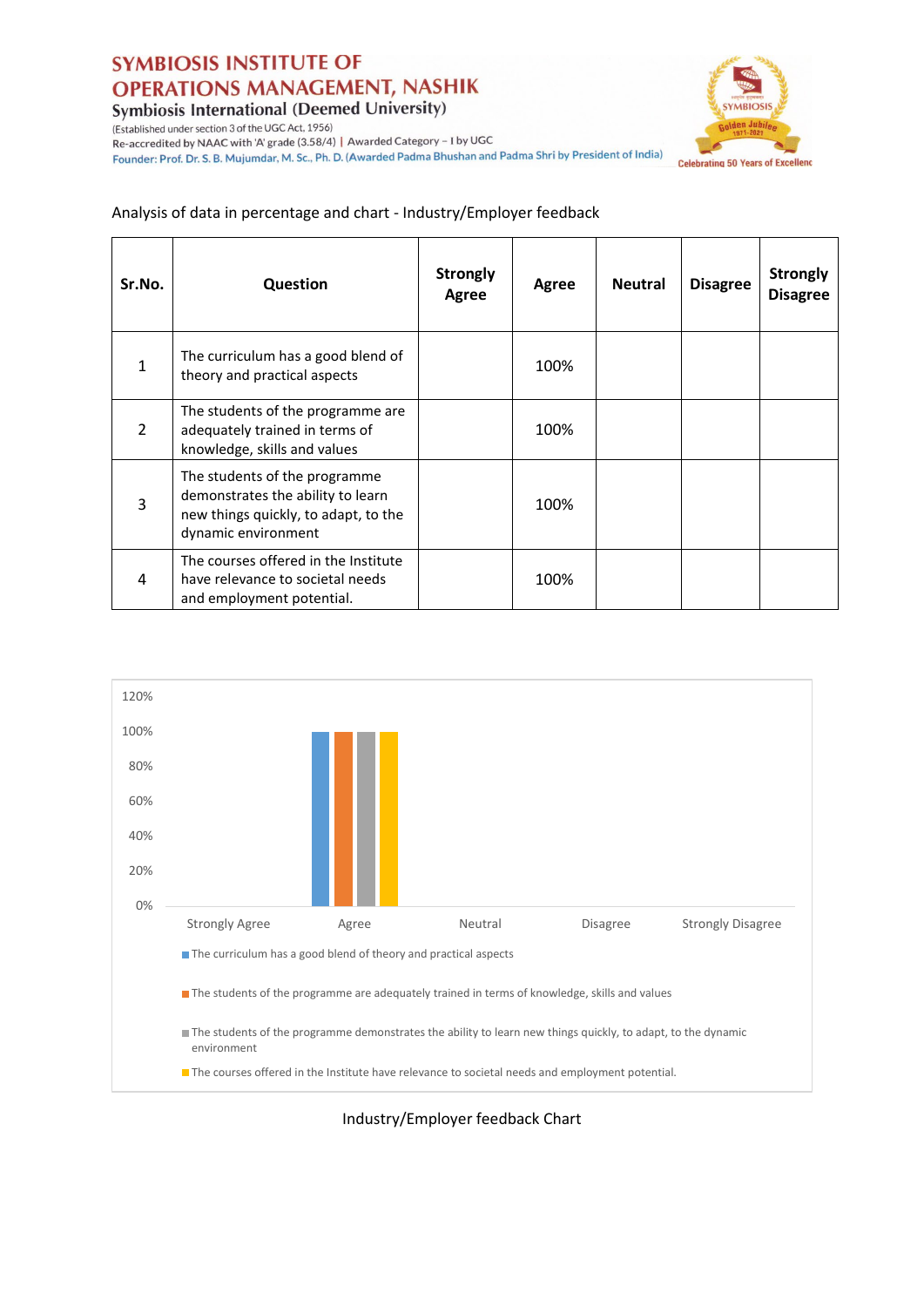



(Established under section 3 of the UGC Act, 1956) Re-accredited by NAAC with 'A' grade (3.58/4) | Awarded Category - I by UGC Founder: Prof. Dr. S. B. Mujumdar, M. Sc., Ph. D. (Awarded Padma Bhushan and Padma Shri by President of India)

### **Name of the Institute:** Symbiosis Institute Of Operations Management, Nashik

#### **Name of the Program: MBA[Operations Management]**

## **Parents Feedback for design and review of syllabus**

#### **Academic Year: 2020-2021**

Institute taken feedback from LMS system to understand the curriculum ratings and other aspects of the curriculum

#### **No. of Respondents : 10**

Feedback rating Strongly Agree, Agree, Neutral, Disagree, Strongly Disagree

| Sr.<br>No. | Question                                                                               | <b>Strongly</b><br>Agree | Agree | <b>Neutral</b> | <b>Disagree</b> | <b>Strongly</b><br><b>Disagree</b> |
|------------|----------------------------------------------------------------------------------------|--------------------------|-------|----------------|-----------------|------------------------------------|
|            | There is a positive change in the behaviour<br>of my ward after joining the Institute. |                          |       | 2              |                 |                                    |
|            | The curriculum would make my ward<br>employable and industry ready.                    |                          |       | 2              |                 |                                    |
| 3          | The curriculum provides a choice of<br>courses/specialization to select.               |                          | 8     | 2              |                 |                                    |

Analysis of data in percentage and chart

| Sr.No. | <b>Question</b>                                                                           | <b>Strongly</b><br>Agree | Agree | <b>Neutral</b> | <b>Disagree</b> | <b>Strongly</b><br><b>Disagree</b> |
|--------|-------------------------------------------------------------------------------------------|--------------------------|-------|----------------|-----------------|------------------------------------|
|        | There is a positive change in the<br>behaviour of my ward after joining<br>the Institute. | 10%                      | 70%   | 20%            |                 |                                    |
| 2      | The curriculum would make my<br>ward employable and industry<br>ready.                    | 10%                      | 70%   | 20%            |                 |                                    |
| 3      | The curriculum provides a choice<br>of courses/specialization to select.                  |                          | 80%   | 20%            |                 |                                    |